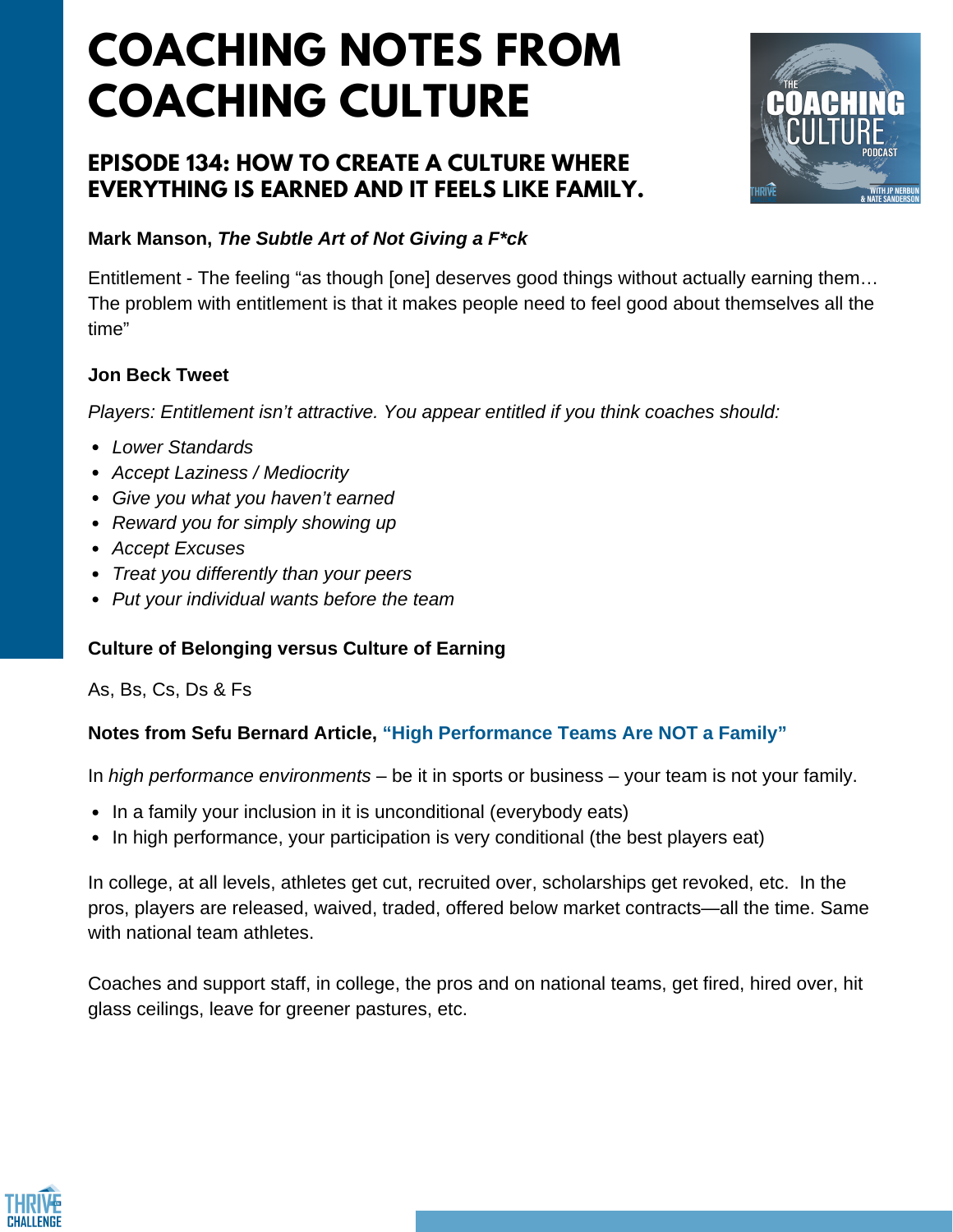# **COACHING NOTES FROM COACHING CULTURE**

## **EPISODE 134: HOW TO CREATE A CULTURE WHERE EVERYTHING IS EARNED AND IT FEELS LIKE FAMILY.**



## **Excerpt from Michael Gervais podcast with Jack Clark**

**Jack Clark** - If we genuinely care about one another, it's going to help the team perform. It's going to really contribute to the culture of the team – immeasurably. So I think it's the right thing to do to have empathy for each other; to be kind to each other and care about one another.

It might just be semantics, but I roll my eyes sometimes at the notion that we [in high performance sport] describe ourselves so frequently as a family, when family, as you point out, is unconditional. High performance teams are highly, highly conditional. There's a requirement to contribute to the middle… to do your job… to perform… to put your guts into it.

You can't really research a high performance organization of any type where you don't come to that conclusion; that there's a lot of conditions here. And that it's not right for everyone. That those conditions help this organization operate and succeed.

And, I think that's how high performance teams are. I think they're highly conditional [high standards of eligibility].

That doesn't mean they don't care about one another. It just means that it's not like you've got to 'accept me for who I am'… or, if that means, 'you can't trust me or if I'm not punctual or if I break rules or if I don't give full effort, you've got to accept that.' That's not true. You don't accept that in high performance athletics.

**Michael Gervais:** Meaning that people get fired?

**Jack Clark:** People get fired. People get cut. People separate from the team – coaches and players. There's an expectation in a high performance team that everyone is putting everything they have into it.

So, this is the rub… High performance teams are both caring \*and\* conditional. It's not an either/or. It's a both/and.

When you establish that type of connection among members of the team, those relationships start to feel like a family. Yet, they're (still) not. And, that's okay.

It's a condition of the pursuit of excellence in any high stakes environment.It's okay to acknowledge the contradiction. In fact, it's imperative—to be honest.